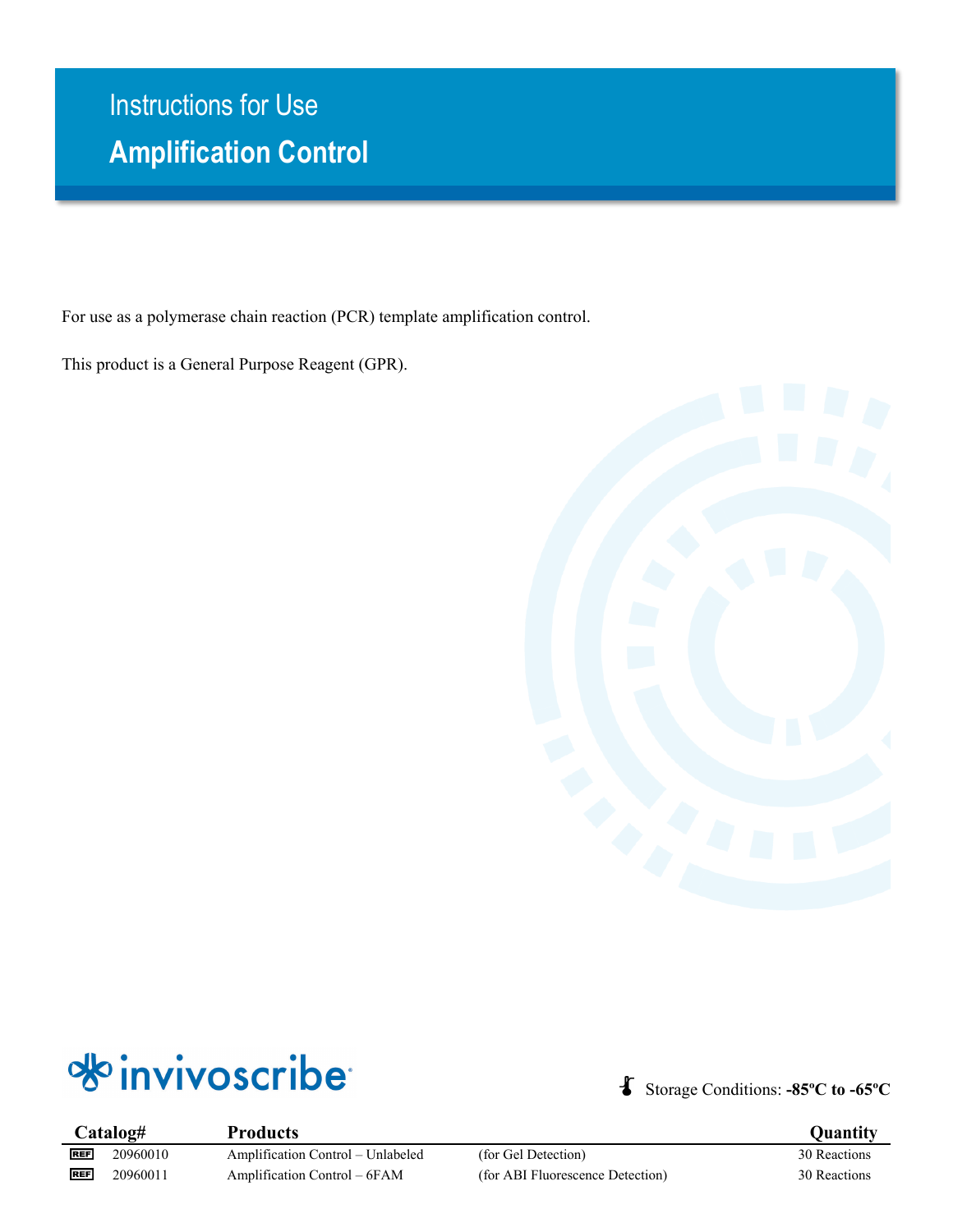## **Table of Contents**

| 1.  |       |  |  |  |  |  |
|-----|-------|--|--|--|--|--|
| 2.  |       |  |  |  |  |  |
|     | 2.1.  |  |  |  |  |  |
|     | 2.2.  |  |  |  |  |  |
| 3.  |       |  |  |  |  |  |
|     | 3.1.  |  |  |  |  |  |
|     | 3.2.  |  |  |  |  |  |
|     | 3.3.  |  |  |  |  |  |
| 4.  |       |  |  |  |  |  |
|     | 4.1.  |  |  |  |  |  |
|     | 4.2.  |  |  |  |  |  |
|     | 4.3.  |  |  |  |  |  |
| 5.  |       |  |  |  |  |  |
|     | 5.1.  |  |  |  |  |  |
|     | 5.2.  |  |  |  |  |  |
|     | 5.3.  |  |  |  |  |  |
|     | 5.4.  |  |  |  |  |  |
| 6.  |       |  |  |  |  |  |
|     | 6.1.  |  |  |  |  |  |
|     | 6.2.  |  |  |  |  |  |
|     | 6.3.  |  |  |  |  |  |
|     | 6.4.  |  |  |  |  |  |
|     | 6.5.  |  |  |  |  |  |
| 7.  |       |  |  |  |  |  |
|     | 7.1.  |  |  |  |  |  |
|     | 7.2.  |  |  |  |  |  |
|     | 7.3.  |  |  |  |  |  |
|     | 7.4.  |  |  |  |  |  |
|     | 7.5.  |  |  |  |  |  |
| 8.  |       |  |  |  |  |  |
| 9.  |       |  |  |  |  |  |
| 10. |       |  |  |  |  |  |
|     | 10.1. |  |  |  |  |  |
|     | 10.2. |  |  |  |  |  |
| 11. |       |  |  |  |  |  |
| 12. |       |  |  |  |  |  |
| 13. |       |  |  |  |  |  |
| 14. |       |  |  |  |  |  |
|     | 14.1. |  |  |  |  |  |
|     | 14.2. |  |  |  |  |  |
| 15. |       |  |  |  |  |  |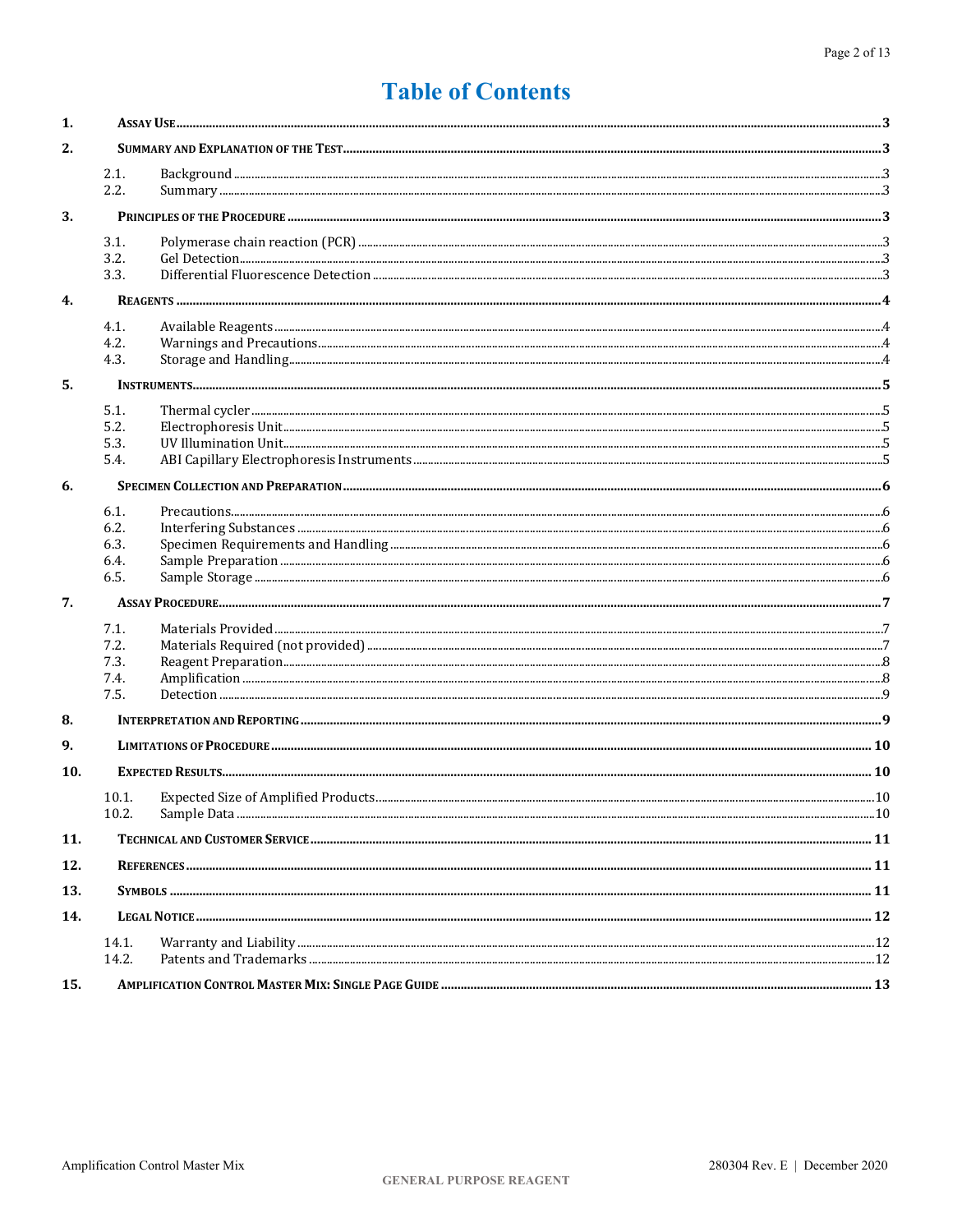## <span id="page-2-0"></span>**1. Assay Use**

The General Purpose Reagent (GPR).Amplification Control master mix can be used to ensure that the quantity and quality of unknown sample DNA is adequate to yield a valid result during molecular testing.

## <span id="page-2-1"></span>**2. Summary and Explanation of the Test**

## <span id="page-2-2"></span>2.1. Background

Sample quality is critical and therefore it must be verified before the samples are used in molecular assays. Analysis of degraded DNA samples can result in poor quality data, and the presence of inhibitors differentially affects qPCR assays.<sup>1,2</sup> Therefore, verification of the quantity and quality of the sample is sufficient for the molecular assay is important, and one method is to employ an amplification control master mix.

Master mixes are components of complete assays and typically consist of a buffered magnesium solution, deoxynucleotides, and multiple primers that target the gene segments of interest. Multiple primers are used to ensure a more comprehensive testing approach necessary to reliably identify clonal rearrangements. This test is complete with the exception of Taq DNA polymerase, which is not provided.

## <span id="page-2-3"></span>2.2. Summary

The Amplification Control master mix is included in many of our testing kits and targets the *HLA-DQ*<sup>α</sup> locus; the Major Histocompatibility Complex or Human Leukocyte Antigen (HLA), class II, DQ alpha 1. Amplification of genomic DNA (gDNA) with this master mix produces a product of 235 base pairs (bp) to ensure that the quantity of the sample DNA is adequate to yield a valid result.

## <span id="page-2-4"></span>**3. Principles of the Procedure**

## <span id="page-2-5"></span>3.1. Polymerase chain reaction (PCR)

Polymerase chain reaction (PCR) is a technology used for quick and easy amplifying DNA sequences, which is based on the principle of enzymatic replication of the nucleic acids. This method has an irreplaceable role and constitutes one of the basic methods for DNA analysis. PCR enables targeted regions of small amounts of DNA to be exponentially amplified, generating larger amounts of the target region. This reaction can be tailored in order to amplify specific sequences within the DNA, which are known as target sequences. The chosen target sequences are identified and "amplified" using primers, short oligonucleotides that are designed to recognize and flank the sequence of interest.



**Figure 1.** The figure above is a representation of the HLA-DO<sub>a</sub> locus and the site of primer binding.

## <span id="page-2-6"></span>3.2. Gel Detection

Gel electrophoresis, such as agarose gel electrophoresis or non-denaturing polyacrylamide gel electrophoresis (PAGE), is commonly used to resolve amplicon products based on their size, charge, and conformation. Since DNA is negatively charged, when an electrical potential (voltage) is applied across the gel containing PCR products, the electrical field causes the amplicons to migrate through the gel. Smaller DNA fragments are able to easily migrate through the gel matrix, whereas larger DNA fragments migrate more slowly. This causes a separation of the amplicon products based on size. Ethidium bromide or other DNA intercalating dyes can then be used to stain and detect these products in the gel.

## <span id="page-2-7"></span>3.3. Differential Fluorescence Detection

Differential fluorescence detection is commonly used to resolve the different-sized amplicon products using a capillary electrophoresis instrument. Primers can be conjugated with several different fluorescent dyes (fluorophores) so that they can produce different emission spectra upon excitation by a laser in the capillary electrophoresis instrument. In this manner, different fluorescent dyes can correspond to different targeted regions. This detection system results in unsurpassed sensitivity, single nucleotide resolution, differential product detection and relative quantification. In addition, the use of agarose and polyacrylamide gels, as well as the use of carcinogens such as ethidium bromide, can virtually be eliminated.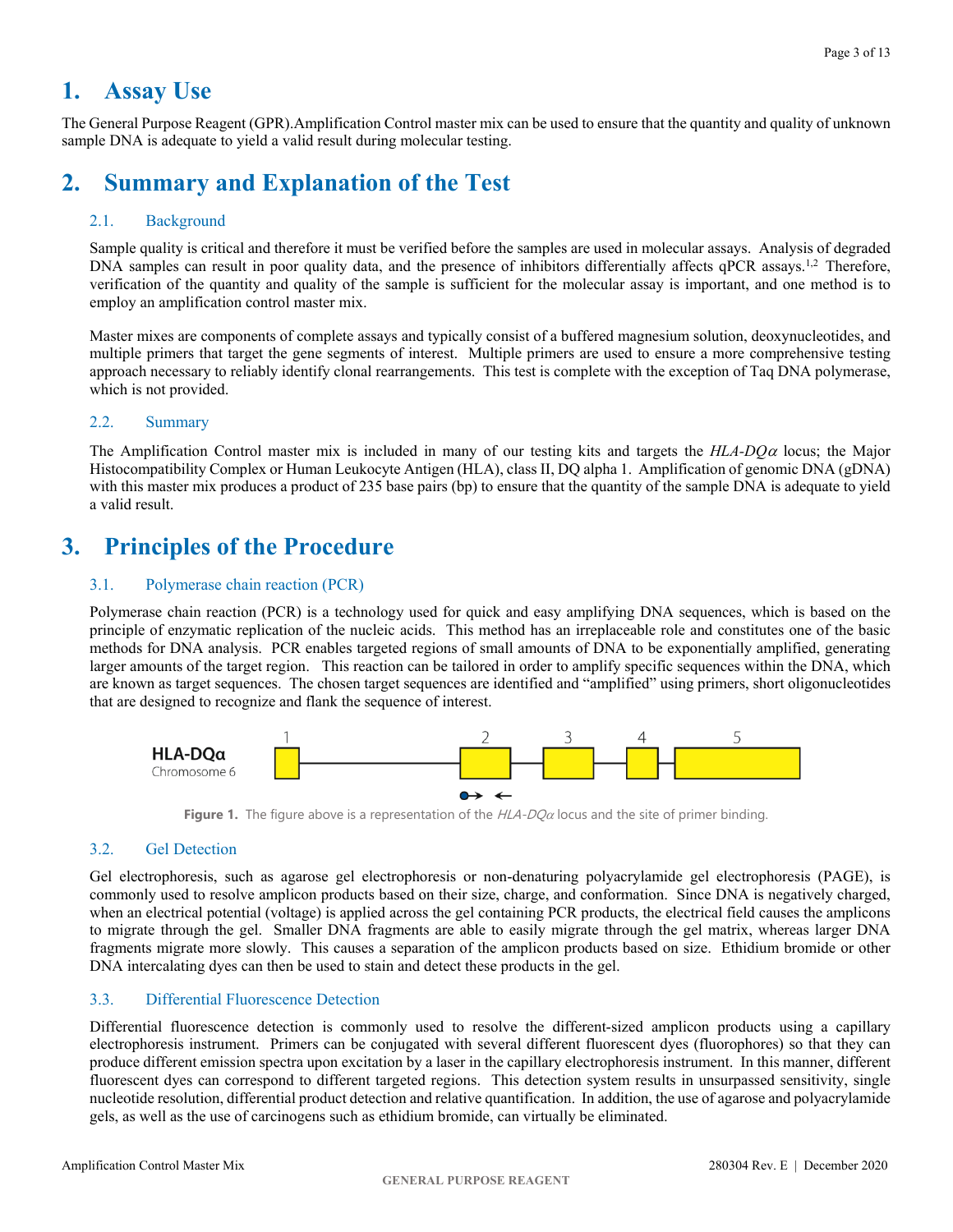## <span id="page-3-0"></span>**4. Reagents**

## <span id="page-3-1"></span>4.1. Available Reagents

### **Table 1.** Available Products

|            | Catalog # | <b>Description</b>                                            | <b>Total Reactions</b> |
|------------|-----------|---------------------------------------------------------------|------------------------|
| <b>REF</b> | 20960010  | Amplification Control – Unlabeled (for Gel Detection)         | 30 Reactions           |
| <b>REF</b> | 20960011  | Amplification Control – 6FAM (for ABI Fluorescence Detection) | 30 Reactions           |

### <span id="page-3-2"></span>4.2. Warnings and Precautions

- Dilution, reducing amplification reaction volumes, or other deviation in this protocol may affect the performance of this master mix.
- Use glass distilled de-ionized molecular biology grade water for the preparation of specimen DNA.
- Handle specimens in approved biological safety containment facilities and open only in certified biological safety cabinets.
- Materials are stable until the labeled expiration date when stored and handled as directed. Do not use kits beyond their expiration date.
- Adherence to the protocol will assure optimal performance and reproducibility. Ensure correct thermal cycler programs are used, as other programs may provide inaccurate/faulty data such as false-positive and false-negative results.
- Dispose of unused reagents and waste in accordance with country, federal, state and local regulations.
- **Perform all laboratory procedures with standard personal protective equipment (gloves, laboratory coats and** protective eyewear). Follow good laboratory practices and universal precautions when working with specimens. Do not pipette by mouth. Do not eat, drink or smoke in laboratory work areas. Wash hands thoroughly after handling specimens and assay reagents. Handle specimens in approved biological safety containment facilities and open only in certified biological safety cabinets. Use molecular biology grade water for the preparation of specimen DNA.
- Use extreme care to avoid any contamination of reagents or amplification mixtures with samples, controls or amplified materials. Use fresh, aerosol-resistant pipette tips between samples and between dispensing reagents.
- Closely monitor all reagents for signs of contamination (*e.g*., negative controls giving positive signals). Discard any reagents suspected of contamination.
- To minimize contamination, wear clean gloves when handling samples and reagents and routinely clean work areas and pipettes prior to setting up PCR.
- Follow uni-directional workflow between separate work areas in the PCR laboratory: begin with master mix preparation, move to specimen preparation, then to amplification and finally to detection. Autoclaving does not eliminate DNA contamination.
- **Perform pre- and post-PCR steps in separate spaces.** Avoid taking paper and other materials from post-PCR into the pre-PCR space.
- Dedicate all pipettes, pipette tips and any equipment used in a particular area to that area of the laboratory.
- Decontaminate non-disposable items with 10% bleach and rinse with distilled water two separate times before returning them to the starting areas.
- Use sterile, disposable plastic ware whenever possible to avoid contamination.

## <span id="page-3-3"></span>4.3. Storage and Handling

- **Store the master mix at -85ºC to -65ºC** until ready to use.
- In All reagents and controls must be thawed and vortexed or mixed thoroughly prior to use to ensure that they are completely resuspended.
- Due to high salt concentrations, PCR master mixes are sensitive to freeze/thaw cycles. Minimize the exposure of master mixes to freeze/thaw cycles.

For any questions, please contact our technical staff. We are happy to help you determine optimal storage needs.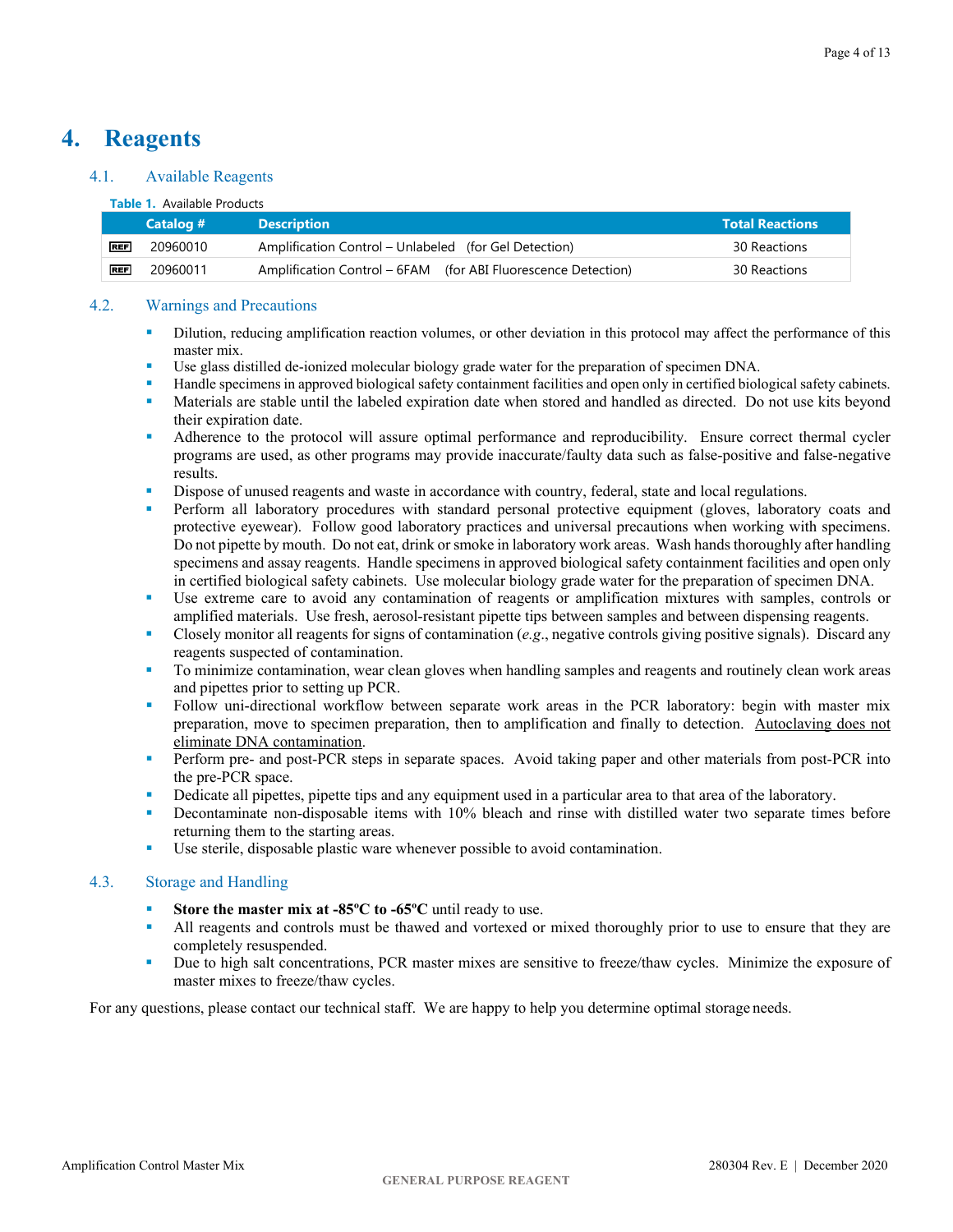## <span id="page-4-0"></span>**5. Instruments**

## <span id="page-4-1"></span>5.1. Thermal cycler

- Use or function: Amplification of DNA samples
- **Performance characteristics and specification:** 
	- Minimum thermal range:  $15^{\circ}$ C to  $96^{\circ}$ C<br>• Minimum ramping speed:  $0.8^{\circ}$ C/sec
	- Minimum ramping speed: 0.8°C/sec
- Follow manufacturer's installation, operation, calibration, and maintenance procedures.
- See section 7.4. *[Amplification](#page-7-2)* for thermal cycler program.

## <span id="page-4-2"></span>5.2. Electrophoresis Unit

- Use or function: DNA fragment separation
- **Performance characteristics and specification:** 
	- o Capable of running at 35 V to 135 V for extended times
- Follow manufacturer's installation, operation, calibration, and maintenance procedures.

### <span id="page-4-3"></span>5.3. UV Illumination Unit

- Use or function: DNA detection
- **Performance characteristics and specification:** 
	- $\degree$  Capable of emitting light at a wavelength of  $\sim$ 302 nm
- Follow manufacturer's installation, operation, calibration, and maintenance procedures.

## <span id="page-4-4"></span>5.4. ABI Capillary Electrophoresis Instruments

- **Use or function: Fragment detection and analysis**
- **Performance characteristics and specification:** 
	- o The following capillary electrophoresis instruments will meet the performance needs for thisassay:
		- **ABI 310 Genetic Analyzer (1-capillary)**
		- ABI 3100 Avant Genetic Analyzer (4-capillaries)
		- **ABI 3100 Genetic Analyzer (16-capillaries)**
		- **ABI 3130 Genetic Analyzer (4-capillaries)**
		- ABI 3130xL Genetic Analyzer (16-capillaries)
- Follow manufacturer's installation, operation, calibration, and maintenance procedures.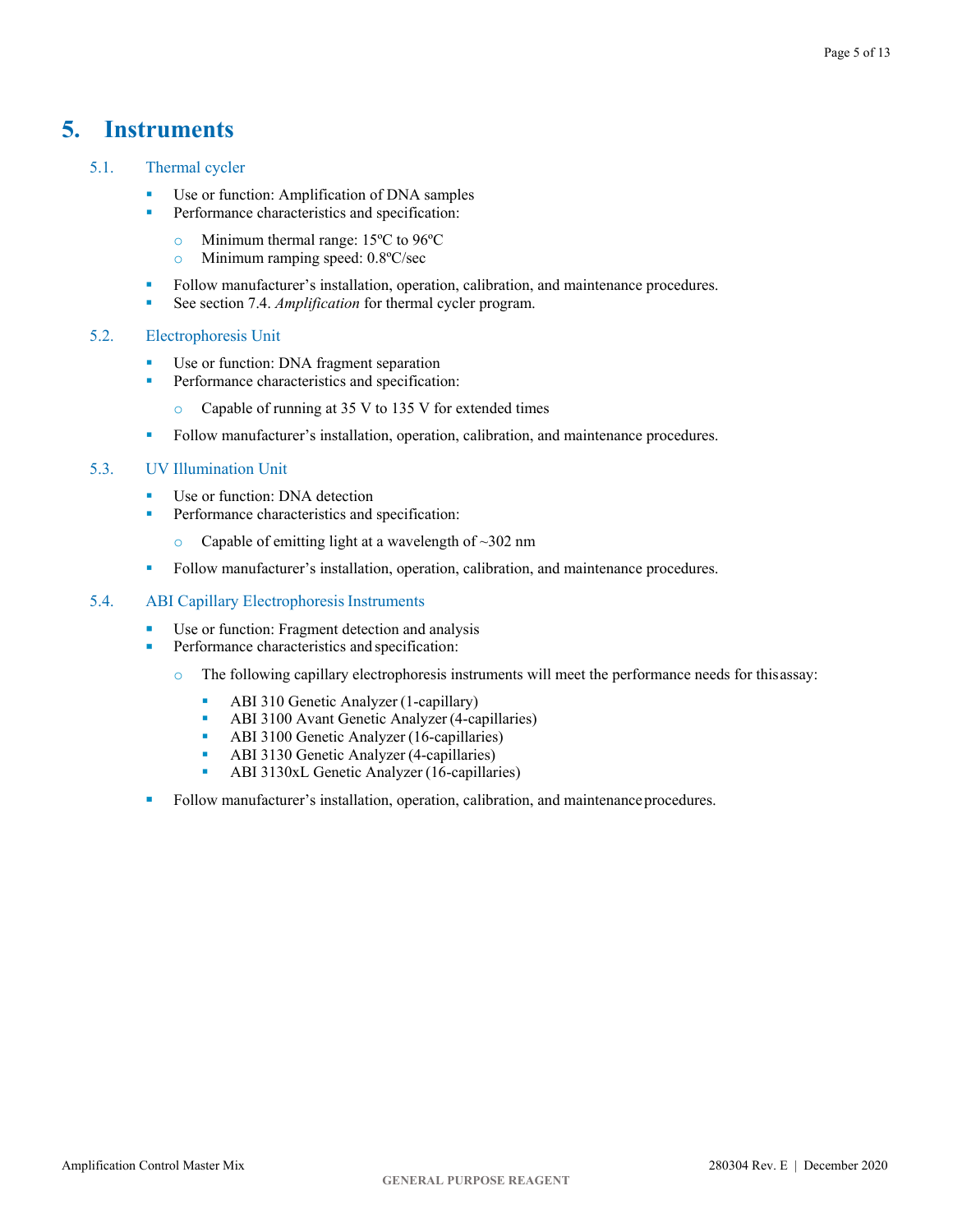## <span id="page-5-0"></span>**6. Specimen Collection and Preparation**

## <span id="page-5-1"></span>6.1. Precautions

Biological specimens from humans may contain potentially infectious materials. Handle all specimens in accordance with your institute's Bloodborne Pathogen program and/or Biosafety Level 2.

## <span id="page-5-2"></span>6.2. Interfering Substances

The following substances are known to interfere with PCR:

- Divalent cation chelators
- **Low retention pipette tips**
- **EDTA** (not significant at low concentrations)
- **Heparin**

## <span id="page-5-3"></span>6.3. Specimen Requirements and Handling

This master mix tests gDNA from the following sources:

- 5 cc of peripheral blood, bone marrow biopsy or bone marrow aspirate anti-coagulated with heparin or EDTA. Ship at ambient temperature; OR
- Minimum 5mm cube of tissue shipped frozen; or at room temperature or on ice in RPMI 1640; OR
- $\blacksquare$  2 µg of gDNA; OR
- **Formalin-fixed paraffin embedded tissue or slides**

### <span id="page-5-4"></span>6.4. Sample Preparation

- 6.4.1. Using any method of DNA extraction, extract the gDNA from unknown samples.
- 6.4.2. Resuspend DNA to final concentration of 100  $\mu$ g 400  $\mu$ g per mL in TE (10 mM Tris-HCl, 1 mM EDTA, pH 8.0) or distilled water.

## <span id="page-5-5"></span>6.5. Sample Storage

Store samples using a method that prevents degradation of DNA.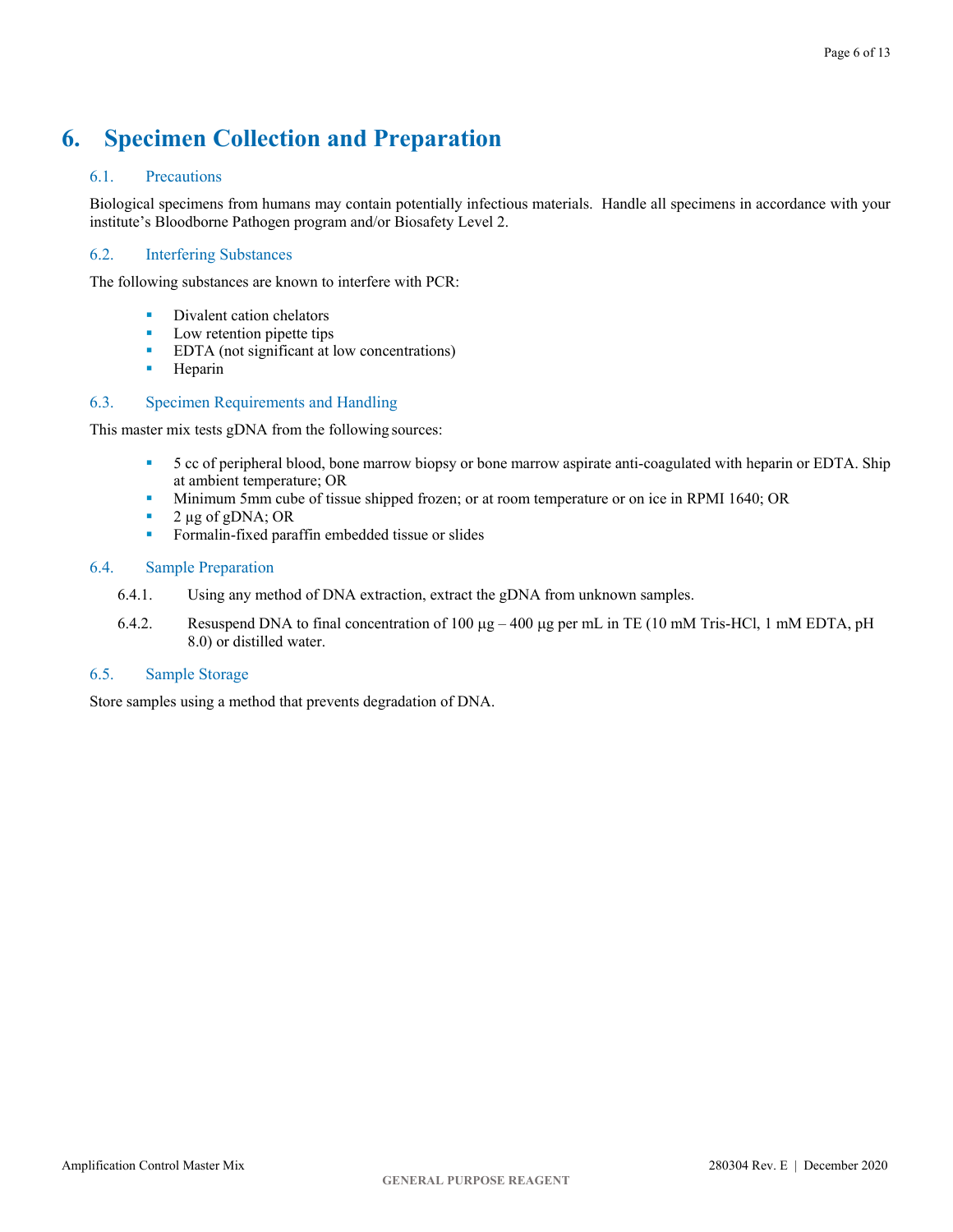## <span id="page-6-0"></span>**7. Assay Procedure**

## <span id="page-6-1"></span>7.1. Materials Provided

See Table 1 for materials provided.

## <span id="page-6-2"></span>7.2. Materials Required (not provided)

### **Table 2.** Materials Required (not provided)

| <b>Reagent/Material</b>                                                                                                        | <b>Recommended Reagents/Materials and Suppliers</b>                                                                                                                                                                                                               | <b>Part Number</b>             | <b>Notes</b>                                                              |  |  |  |  |
|--------------------------------------------------------------------------------------------------------------------------------|-------------------------------------------------------------------------------------------------------------------------------------------------------------------------------------------------------------------------------------------------------------------|--------------------------------|---------------------------------------------------------------------------|--|--|--|--|
| <b>DNA Polymerase</b>                                                                                                          | Roche:<br>• EagleTag DNA Polymerase<br>or equivalent                                                                                                                                                                                                              | 05206944190                    | N/A                                                                       |  |  |  |  |
| <b>Positive Control</b>                                                                                                        | Invivoscribe, Inc.<br>• IVS-0000 Polyclonal Control DNA                                                                                                                                                                                                           | 40920010                       | N/A                                                                       |  |  |  |  |
| <b>Molecular Biology</b><br><b>Grade or USP Water</b>                                                                          | N/A                                                                                                                                                                                                                                                               | N/A                            | DNase / RNase free                                                        |  |  |  |  |
| <b>Calibrated Pipettes</b>                                                                                                     | N/A                                                                                                                                                                                                                                                               | N/A                            | Capable of accurately<br>measuring volumes between<br>0.5 µL and 1000 µL. |  |  |  |  |
| <b>Vortex Mixer</b>                                                                                                            | N/A                                                                                                                                                                                                                                                               | N/A                            | N/A                                                                       |  |  |  |  |
| PCR plates or tubes                                                                                                            | N/A                                                                                                                                                                                                                                                               | N/A                            | Sterile                                                                   |  |  |  |  |
| <b>Filter barrier pipette</b><br>tips                                                                                          | N/A                                                                                                                                                                                                                                                               | N/A                            | Sterile, RNase/DNase/<br>Pyrogen-free                                     |  |  |  |  |
| Microcentrifuge<br>tubes                                                                                                       | N/A                                                                                                                                                                                                                                                               | N/A                            | Sterile                                                                   |  |  |  |  |
|                                                                                                                                | <b>Gel Detection</b>                                                                                                                                                                                                                                              |                                |                                                                           |  |  |  |  |
| <b>Ethidium Bromide</b>                                                                                                        | Thermo Fisher Scientific:<br>UltraPure <sup>™</sup> 10 mg/mL Ethidium Bromide                                                                                                                                                                                     | 15585-011                      | N/A                                                                       |  |  |  |  |
| Thermo Fisher Scientific:<br>MetaPhor™ Agarose, 125 g<br><b>Agarose Gels</b><br>or<br>Lonza™ NuSieve™ 3:1 Agarose<br>$\bullet$ |                                                                                                                                                                                                                                                                   | BMA50180<br>or<br>BMA50090     | N/A                                                                       |  |  |  |  |
| 6% Polyacrylamide<br>Gels                                                                                                      | Thermo Fisher Scientific:<br>Novex <sup>®</sup> TBE Gels (6%, 12 well)                                                                                                                                                                                            | EC62652Box                     | N/A                                                                       |  |  |  |  |
| <b>TBE Running Buffer</b>                                                                                                      | Thermo Fisher Scientific:<br>Novex TBE Running Buffer (5X)<br>$\bullet$                                                                                                                                                                                           | LC6675                         | Dilute 1:5 prior to use.                                                  |  |  |  |  |
| <b>Gel Loading Buffer</b>                                                                                                      | Thermo Fisher Scientific:<br>10X BlueJuice™ Gel Loading Buffer<br>$\bullet$<br>Novex Hi-Density TBE Sample Buffer (5X)<br>٠                                                                                                                                       | 10816-015<br>LC6678            | N/A                                                                       |  |  |  |  |
| <b>ABI Fluorescence Detection</b>                                                                                              |                                                                                                                                                                                                                                                                   |                                |                                                                           |  |  |  |  |
| <b>Hi-Di Formamide</b>                                                                                                         | Thermo Fisher Scientific:<br>● Hi-Di <sup>™</sup> Formamide                                                                                                                                                                                                       | 4311320                        | N/A                                                                       |  |  |  |  |
| <b>Size Standards</b>                                                                                                          | Invivoscribe, Inc.:<br>• Hi-Di Formamide w/ROX size standards for ABI 310<br>Hi-Di Formamide w/ROX size standards for ABI 3100<br>$\bullet$<br>Thermo Fisher Scientific:<br>For ABI 3100 or 3130 instruments:<br>$\bullet$<br>GeneScan™ - 400HD [ROX]™<br>$\circ$ | 60980051<br>60980061<br>402985 | N/A                                                                       |  |  |  |  |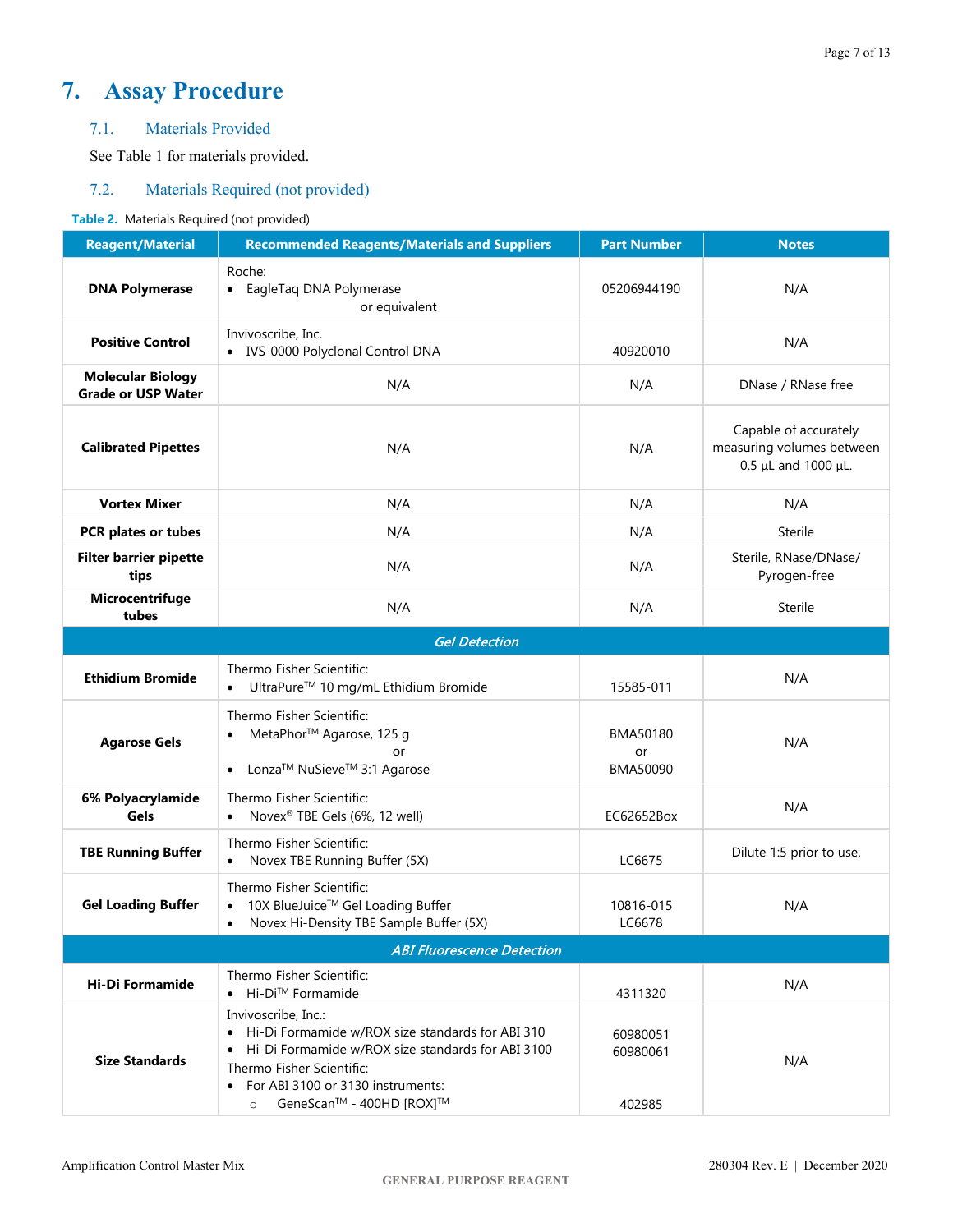### <span id="page-7-2"></span>**Table 2.** Materials Required (not provided)

| <b>Reagent/Material</b>                        | <b>Recommended Reagents/Materials and Suppliers</b>                                                                                                                                                                                                                                                                             | <b>Part Number</b>                                 | <b>Notes</b> |
|------------------------------------------------|---------------------------------------------------------------------------------------------------------------------------------------------------------------------------------------------------------------------------------------------------------------------------------------------------------------------------------|----------------------------------------------------|--------------|
| <b>Spectral Calibration</b><br><b>Dye Sets</b> | Thermo Fisher Scientific:<br>For ABI 310 instruments:<br><b>NED Matrix Standard</b><br>And Fluorescent Amidite Matrix Standards [6FAM,<br>TET, HEX, TAMRA, ROX]<br>For ABI 3100 and 3130 instruments:<br>DS-30 Matrix Standard Kit (Dye Set D)<br>$\circ$<br>For ABI 3500 instruments:<br>GeneScan - 600 [LIZ]™ v2.0<br>$\circ$ | 402996<br>401546<br>4345827<br>4345833             | N/A          |
| <b>Polymer</b>                                 | Thermo fisher Scientific:<br>POP-4™ Polymer:<br>○ POP-4 for 310 Genetic Analyzers<br>POP-4 for 3100/3100-Avant Genetic Analyzers<br>$\circ$<br>POP-4 for 3130/3130xL Genetic Analyzers<br>$\circ$<br>POP-7™ Polymer:<br>○ POP-7 for 3130/3130xL Genetic Analyzers<br>POP-7 for 3500/3500xL Genetic Analyzers                    | 402838<br>4316355<br>4352755<br>4352759<br>4393714 | N/A          |

## <span id="page-7-0"></span>7.3. Reagent Preparation

- Test all samples in **singlicate**.
- **Test positive**, **negative**, and **no template** controls with each mastermix.
- 7.3.1. Using gloved hands, remove the master mix from the freezer. Allow the tube to thaw, then gently vortex to mix.
- 7.3.2. In containment hood or dead air box, remove an appropriate aliquot to clean, sterile microfuge tube.
	- The aliquot volume is 50 μL for each sample + 150 μL (3 x 50 μL) for the positive, negative and no template controls.
	- Include an additional 20 μL to correct for pipetting errors.
- 7.3.3. Add the appropriate amount of Taq DNA polymerase (0.25 μL @5 U/μL per 55 μL total reaction volume) to the master mix and gently mix by inverting several times or gently vortexing.
	- The master mix is now ready for distribution to reaction tubes or plate and addition of sample.

## <span id="page-7-1"></span>7.4. Amplification

- 7.4.1. Aliquot 50 µL of the master mix/enzyme solution into individual PCR wells ortubes.
- 7.4.2. Add 5 μL sample or control DNA to the individual tubes or wells containing the respective master mix reactions. Pipette up and down several times to mix.
- 7.4.3. Amplify the reactions using the following PCR program:
	- Use the **calculated** option for temperature measurement with the PTC instruments.
		- **Table 3.** Thermal cycling conditions

| <b>Step</b>   | <b>Temperature</b> | <b>Duration</b> | <b>Cycles</b> |
|---------------|--------------------|-----------------|---------------|
|               | $95^{\circ}$ C     | 7 minutes       |               |
| $\mathcal{P}$ | $94^{\circ}$ C     | 30 seconds      |               |
|               | $55^{\circ}$ C     | 30 seconds      | 35            |
| 4             | $72^{\circ}$ C     | 1 minute        |               |
|               | $72^{\circ}$ C     | 10 minutes      |               |
| 6             | $4^{\circ}$ C      | $\infty$        |               |

7.4.4. Once the thermal cycling program is complete, remove the amplification plate from the thermal cycler.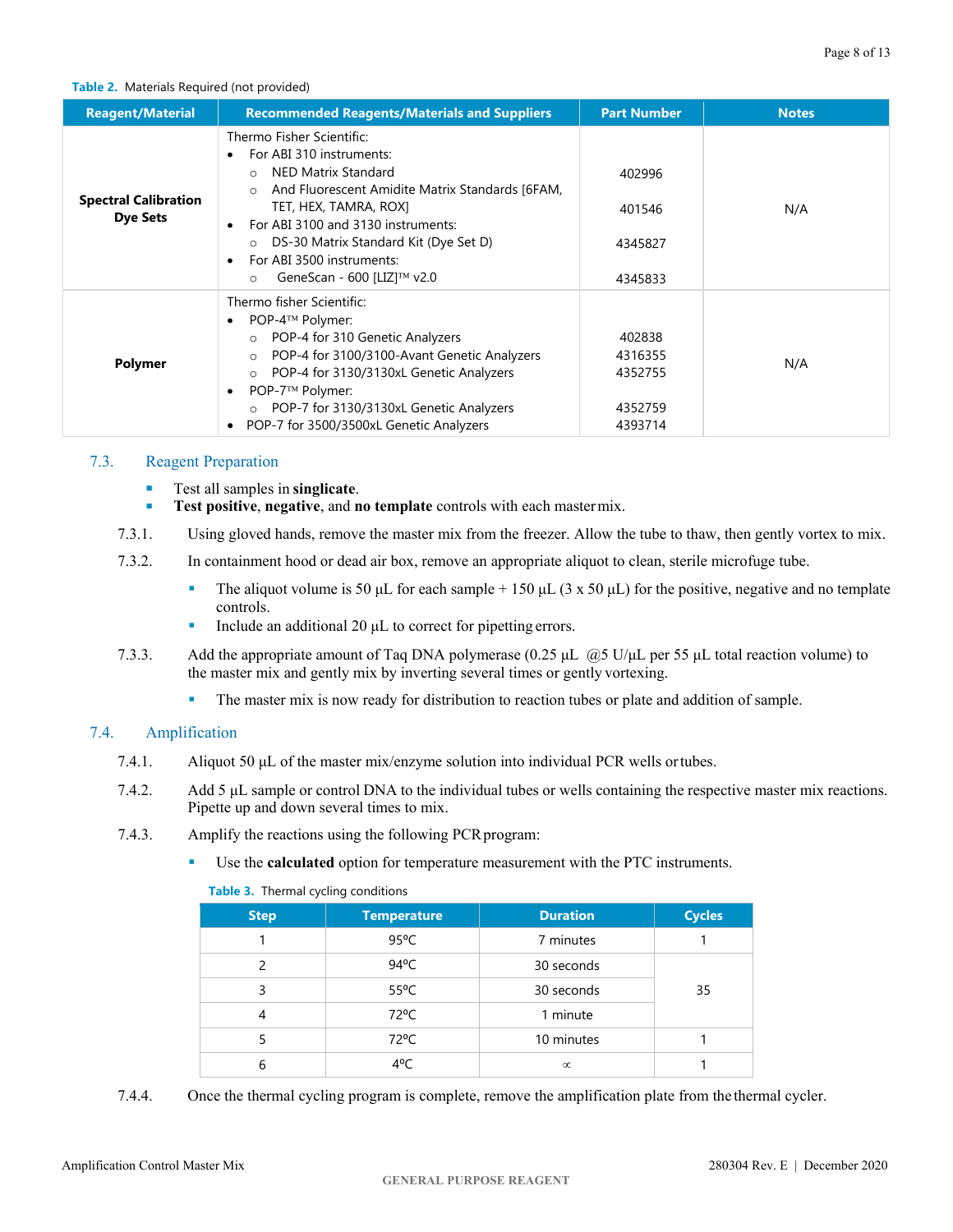### <span id="page-8-0"></span>7.5. Detection

The **Amplification Control** master mix for ABI Fluorescence detection contain primers labeled with a fluorescent dye (6-FAM). This label is detected as **BLUE** using the differential fluorescence software. The amplicons produced with this master mix are at 235 bp.

### **Gel Detection – Agarose TBE Gels**

- 7.5.1. Prepare a 2% MetaPhor or NuSieve 3:1 agarose/TBE gel.
- 7.5.2. Individually mix 20 μL each PCR product with 4 μL of 6X gel loading buffer.
- 7.5.3. Load 20 μL of this mixture into separate wells of the gel, flanked by DNA size standards.
- 7.5.4. Detect products using ethidium bromide or an equivalent dye.
- 7.5.5. Photograph the gel and interpret resulting data.

### **Gel Detection – Polyacrylamide TBE Gels**

- 7.5.6. Assemble electrophoresis unit using a 6% non-denaturing polyacrylamide TBE gel and 0.5X TBE running buffer.
- 7.5.7. Add 5 μL ice-cold non-denaturing bromophenol blue loading buffer to each PCR product.
- 7.5.8. Load 20 μL of the mixture into individual wells of the gel.
- 7.5.9. Run gel at 110V for 2-3 hours or 40-50V overnight.
	- Voltage and electrophoresis time depend on the PCR amplicon size, acrylamide gel thickness and type of PCR equipment.
	- Voltage and run time can be adapted accordingly.
- 7.5.10. Stain gelsin 0.5 µg/mL Ethidium Bromide (in water or 0.5X TBE Buffer) for 5 10 minutes.
- 7.5.11. Destain gels 2X in water for 5 10 minutes.
- 7.5.12. Visualize the gel using UV illumination.
- 7.5.13. Photograph the gel and interpret resulting data.

### **ABI Fluorescence Detection with ABI 310, 3100 & 3130 instruments**

- 7.5.14. Add 1 μL PCR product to 10 μL HI-Deionized Formamide containing ROX size standards and mixwell.
- 7.5.15. Heat the mixture to 95ºC for 2 minutes then snap chill on ice for 5minutes.
- 7.5.16. Create a **sample sheet** and **injection list** for the samples.
- 7.5.17. Load samples and run.
	- Data are automatically displayed as size and color specific peaks.
- 7.5.18. Review profile and controls, report results.

## <span id="page-8-1"></span>**8. Interpretation and Reporting**

- 8.1. Report samples that fail to amplify following repeat testing as "**DNA of insufficient quantity or quality for analysis with polymerase chain reaction (PCR)**".
- 8.2. It is acceptable to call a sample "**Positive**" when a product is generated in the valid size range. Results can be reported as "**Positive for the detection of human gDNA of sufficient quality and quantity for analysis with polymerase chain reaction (PCR)**".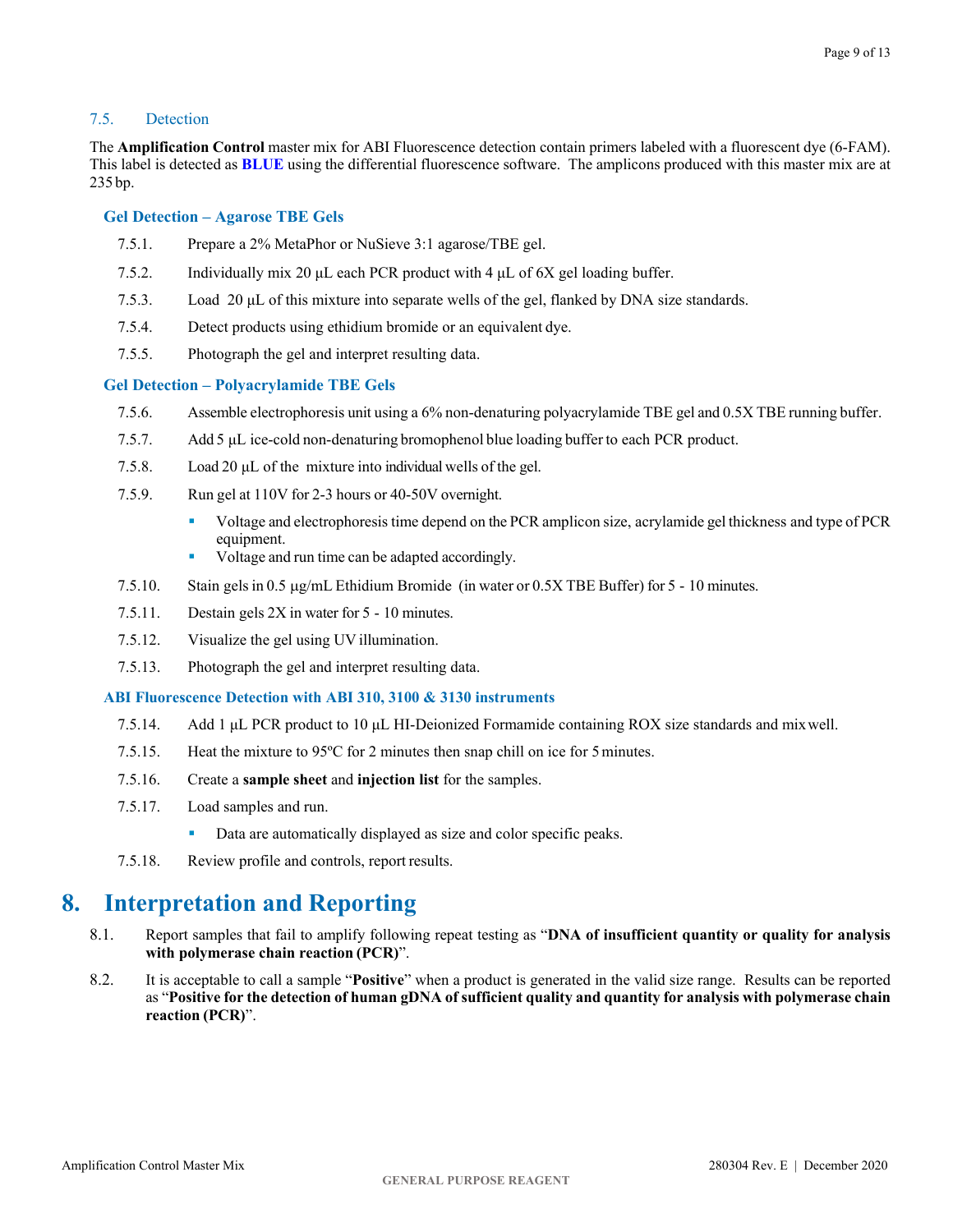## <span id="page-9-0"></span>**9. Limitations of Procedure**

The master mix is subject to interference by degradation of DNA or inhibition of PCR due to heparin or other agents.

## <span id="page-9-1"></span>**10. Expected Results**

**NOTE**: "Color" indicates the color of products generated with the master mix when using differential fluorescence detection format (*e.g.,* ABI instruments).

## <span id="page-9-2"></span>10.1. Expected Size of Amplified Products

### **Table 4.** Expected Size of amplified Products

| <b>Master Mix</b>            | Target         | <b>Color</b> | <b>Control DNA</b> | Catalog # | Product Size (bp) |
|------------------------------|----------------|--------------|--------------------|-----------|-------------------|
| <b>Amplification Control</b> | $HLA-DO\alpha$ | <b>Blue</b>  | Any Human DNA      | ---       | 235               |

### <span id="page-9-3"></span>10.2. Sample Data

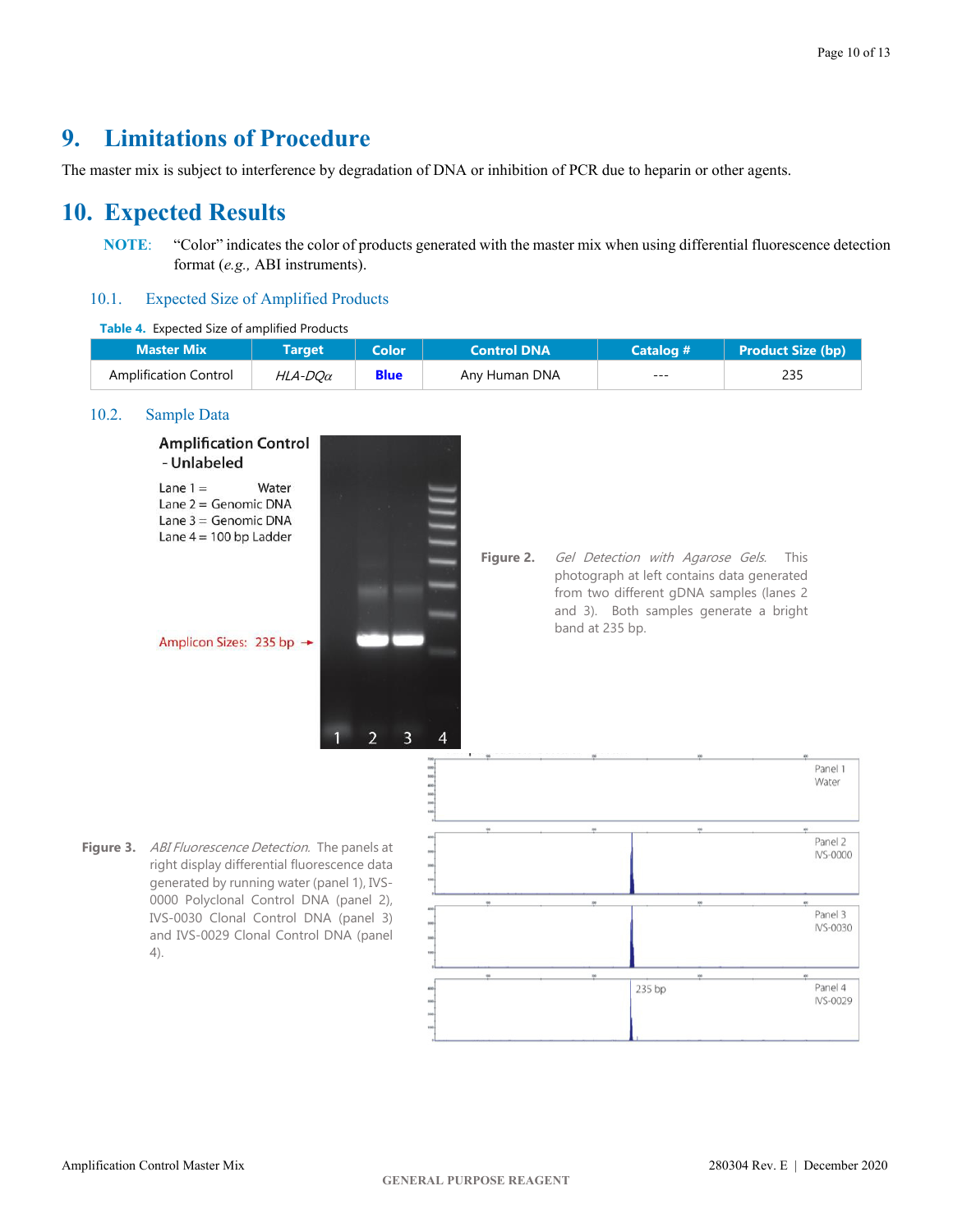## <span id="page-10-0"></span>**11. Technical and Customer Service**

Thank you for purchasing our **Amplification Control** master mix. We appreciate your business. We are happy to assist you and will provide ongoing technical assistance to keep our products performing efficiently in your laboratory. Technical assistance is most rapidly obtained using our internet site[: www.invivoscribe.com](http://www.invivoscribe.com/) or by sending an email inquiry to: [support@invivoscribe.com.](mailto:support@invivoscribe.com)

| <b>Contact Information</b>        | <b>Authorized Representative and EU Technical</b><br><b>Assistance</b> |                             |                         |                                 |
|-----------------------------------|------------------------------------------------------------------------|-----------------------------|-------------------------|---------------------------------|
| Invivoscribe, Inc.                |                                                                        | <b>ECREP</b>                |                         | Invivoscribe Technologies, SARL |
| 10222 Barnes Canyon Road, Bldg. 1 |                                                                        | Le Forum – Bât B            |                         |                                 |
| San Diego, California 92121-2711  |                                                                        | 515 Avenue de la Tramontane |                         |                                 |
| <b>USA</b>                        |                                                                        | ZI Athélia IV               |                         |                                 |
|                                   |                                                                        |                             | 13600 La Ciotat, France |                                 |
| Phone:                            | $+1858224-6600$                                                        | Phone:                      |                         | $+33(0)442017810$               |
| Fax:                              | $+1858224-6601$                                                        | $\text{Fax}:$               |                         | $+33(0)488562289$               |
| Technical Service:                | support@invivoscribe.com                                               |                             | Technical Service:      | support@invivoscribe.com        |
| <b>Customer Service</b>           | sales@invivoscribe.com                                                 | <b>Customer Service</b>     |                         | sales-eu $@$ invivoscribe.com   |
| Website:                          | www.invivoscribe.com                                                   | Website:                    |                         | www.invivoscribe.com            |
| <b>Business Hours:</b>            | $7:00AM - 5:00PM$ PST/PDT                                              | <b>Business Hours:</b>      |                         | $9:00AM - 5:00PM$ CET/CEST      |

## <span id="page-10-1"></span>**12. References**

- 1. Vermeulen J, De Preter K, Lefever S, Nuytens J, De Vloed F, Derveaux S, Hellemans J, Speleman F, Vandesompele J. Measurable impact of RNA quality on gene expression results from quantitative PCR. *Nucleic Acids Res*. 2011 May;39(9):e63. Epub 2011 Feb 11.
- 2. Huggett JF, Novak T, Garson JA, Green C, Morris-Jones SD, Miller RF, Zumla A. Differential susceptibility of PCR reactions to inhibitors: an important and unrecognised phenomenon. *BMC Res Notes*. 2008 Aug 28;1:70.

## <span id="page-10-2"></span>**13. Symbols**

The following symbols are used in Invivoscribe product labeling.

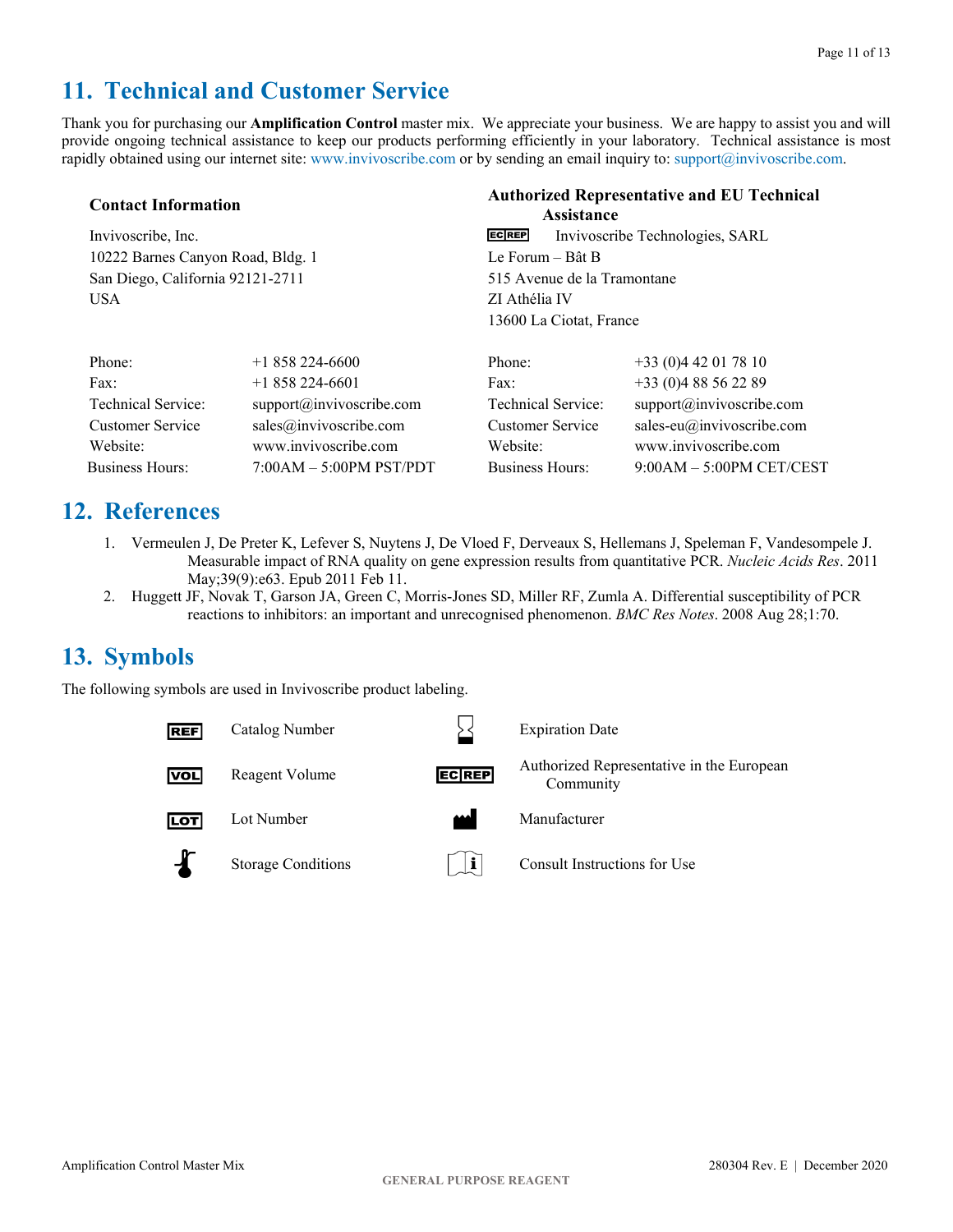## <span id="page-11-0"></span>**14. Legal Notice**

## <span id="page-11-1"></span>14.1. Warranty and Liability

Invivoscribe, Inc. (Invivoscribe®) is committed to providing the highest quality products. Invivoscribe® warrants that the products meet or exceed the performance standards described in the Instructions For Use, as to products with such an insert. If a product is covered by product specifications and does not perform as specified, our policy is to replace the product or credit the full purchase price. No other warranties of any kind, expressed or implied, are provided by Invivoscribe®. Invivoscribe® liability shall not exceed the purchase price of the product. Invivoscribe® shall have no liability for direct, indirect, consequential or incidental damages arising from the use, results of use, or inability to use its products; product efficacy under purchaser controlled conditions in purchaser's laboratory must be established and continually monitored through purchaser defined and controlled processes including but not limited to testing of positive, negative, and blank controls every time a sample is tested. Ordering, acceptance, and use of product constitutes purchaser acceptance of sole responsibility for assuring product efficacy and purchaser agreement to the limitation of liability set forth in this paragraph.

This product is a General Purpose Reagent (GPR).

### <span id="page-11-2"></span>14.2. Patents and Trademarks

This product is covered by one or more of the following: European Patent Number 1549764, European Patent Number 2418287, European Patent Number 2460889, Japanese Patent Number 4708029, United States Patent 8859748, and related pending and future applications. All of these patents and applications are licensed exclusively to Invivoscribe®. Additional patents licensed to Invivoscribe® covering some of these products apply elsewhere. Many of these products require nucleic acid amplification methods such as Polymerase Chain Reaction (PCR). No license under these patents to use amplification processes or enzymes is conveyed expressly or by implication to the purchaser by the purchase of this product.

©2020 Invivoscribe, Inc. All rights reserved. The trademarks mentioned herein are the property of Invivoscribe, Inc. and/or its affiliates or (as to the trademarks of others used herein) their respective owners.